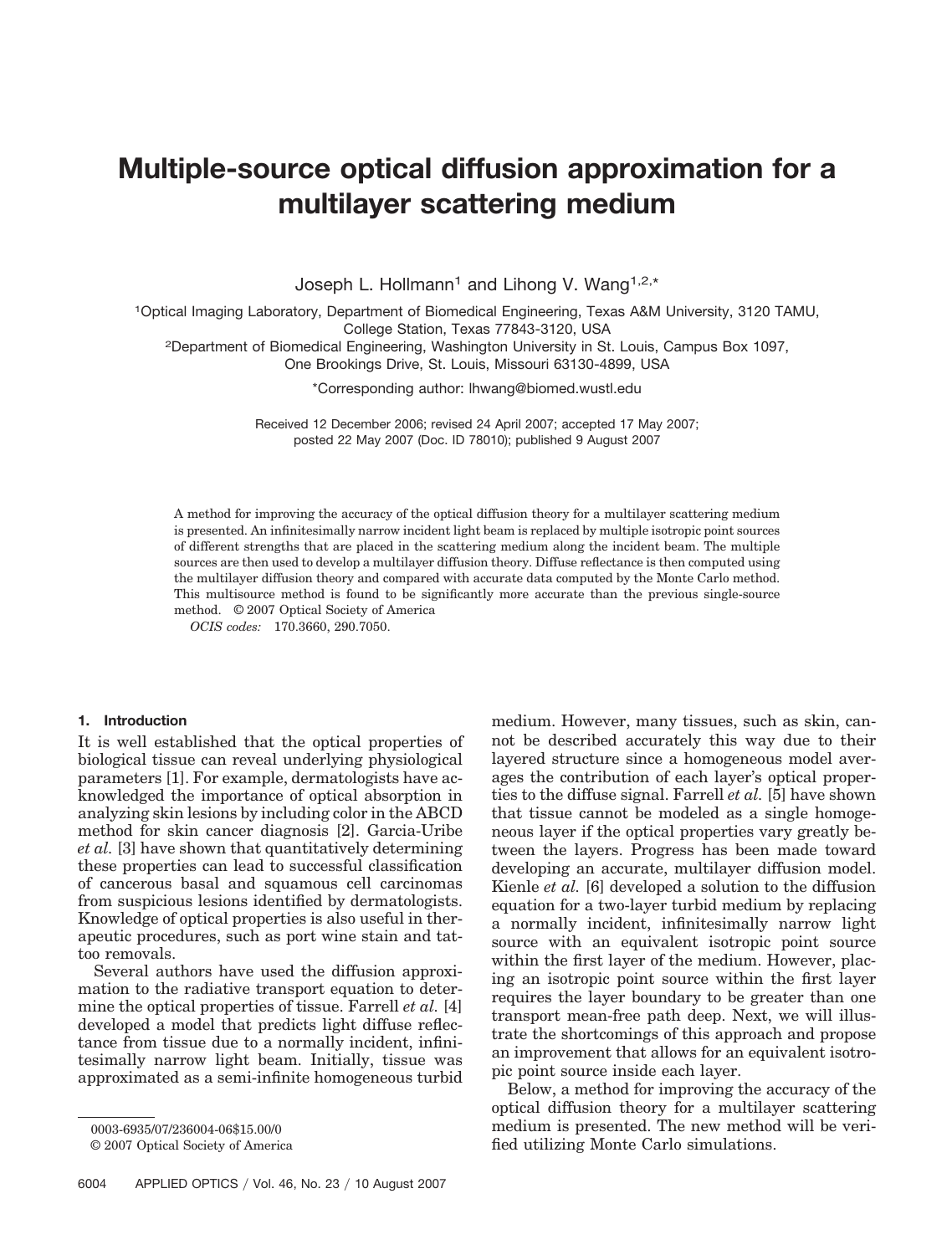

Fig. 1. Positions of isotropic point sources in a two-layer medium. The first layer has a thickness of *L*.

## **2. Theory**

#### A. Geometry

The problem of interest has an infinitesimally narrow, collimated light beam that is incident perpendicularly on the surface of a two-layer scattering medium (Fig. 1). The coordinate system is set up so that the origin is located at the point of incidence; its *z* axis points down. The incident beam is replaced by an equivalent isotropic point source in each layer of the turbid medium (to be discussed next). The ambient and turbid media are assumed to have matched indices of reflection.

#### B. Semi-Infinite Medium

Light transport through tissue can be described using the absorption coefficient  $(\mu_a)$ , the scattering coefficient  $(\mu_s)$ , and the anisotropy factor  $(g)$ . The coefficients,  $\mu_a$  and  $\mu_s$ , describe the probabilities of absorption and scattering per unit infinitesimal length, respectively. The anisotropy factor, *g*, is the cosine of the average scattering polar angle. Most biological tissue is highly forward scattering  $(g > 0.8)$ . The scattering coefficient of the medium can be replaced by an equivalent transport or reduced scattering coefficient given as  $\mu_s' = \mu_s(1 - g)$  in the diffusive regime [4,7].

In general, tissue has a high reduced scattering coefficient and a low absorption coefficient, which means a photon is likely to undergo many scattering events before absorption or reemission. For this reason, the diffusion approximation to the radiative transport equation has commonly been adopted.

Another approximation states that the diffuse reflectance from an infinitesimally narrow, collimated beam incident on the surface of a turbid medium can be represented by that from an equivalent isotropic point source buried within the medium. The diffusion equation for a semi-infinite homogeneous medium is

$$
\nabla^2 \Phi(x, y, z) - \frac{\mu_a}{D} \Phi(x, y, z) = -\frac{w}{D} \delta(x, y, z - z_0),
$$
\n(1)

where  $\Phi$  is the fluence rate, *w* is the strength of the  $\text{equivalent point source, and } D = [3(\mu_s' + \mu_a)]^{-1} \text{ is the } \theta$ diffusion constant. The Dirac delta function located at  $z_0$  is the position of the equivalent point source within the medium.

The location and strength of the equivalent point source is given by the optical properties of the medium. A photon that enters the medium along the *z* direction will have an exponentially decaying probability of progressing to depth *z* before being either scattered or absorbed. Each first interaction site in the equivalent isotropically scattering medium produces an isotropic point source with a strength equal to the transport scattering albedo, given by  $a' =$  $\mu$ <sub>s</sub>'/( $\mu$ <sub>a</sub> +  $\mu$ <sub>s</sub>'). A single isotropic source is estimated by the probability-weighted mean of the positions of the first interactions in the equivalent medium. For a semi-infinite medium the position is given by the transport mean-free path

$$
L_t' = \frac{1}{\mu_t'},\tag{2}
$$

where  $\mu_t$  is the transport interaction coefficient, defined as  $\mu_t' = \mu_a + \mu_s'$ . The strength of the equivalent source is equal to  $a'$ . The accuracy of the diffusion equation is limited to a region of "far diffuse reflectance," [8] generally considered to be greater than one or two transport mean-free paths away from the source, depending on the desired accuracy [4,8,9].

#### C. Two-Layer Medium

For a two-layer turbid medium, Fig. 1, each layer has independent reduced scattering and absorption coefficients. The thickness of the first layer is *L*. The boundary between the turbid and the ambient media is treated with the extrapolated boundary condition [4]. We model the fluence rate in the medium and the diffuse reflectance by placing an equivalent source in each layer. These equivalent sources, rather than the incident collimated beam, are used for further computation.

The diffusion equation for a two-layer medium is given as

$$
\nabla^2 \Phi_i(x, y, z) - \frac{\mu_{ai}}{D_i} \Phi_i(x, y, z) = \frac{-w_i}{D_i} \delta(x, y, z - z_i),
$$
  
  $i = 1, 2$  (3)

where  $z_i$  corresponds to the isotropic point source position in the *i*th layer. The equivalent source positions are given by the probability-weighted mean of the first-scattering locations along the *z* axis within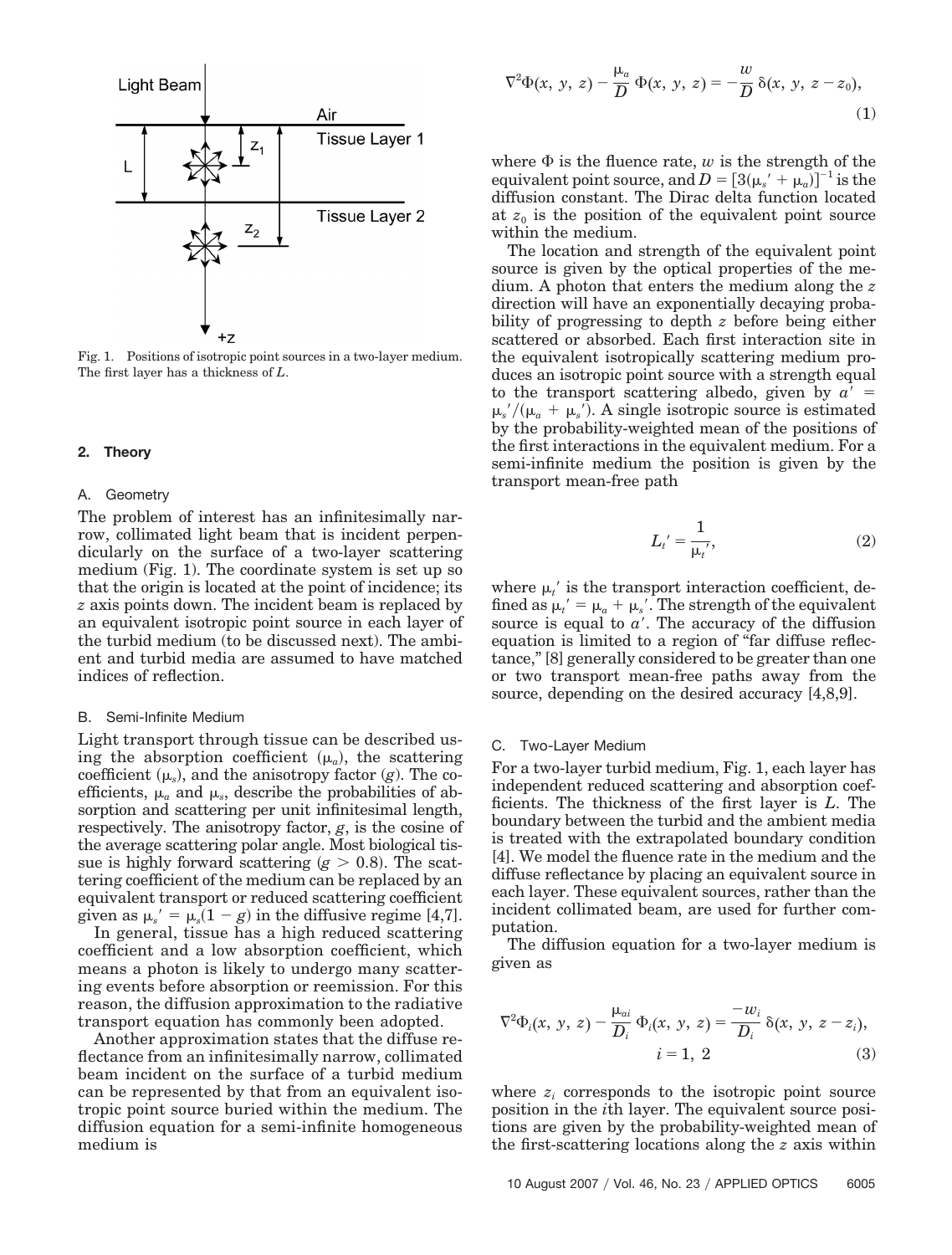each layer:

$$
z_{1} = \frac{\int_{0}^{L} z \exp(-\mu_{t1}^{'}z)dz}{\int_{0}^{L} \exp(-\mu_{t1}^{'}z)dz} = \frac{1 - (\mu_{t1}^{'}L + 1)\exp(-\mu_{t1}^{'}L)}{\mu_{t1}^{'}(1 - \exp(-\mu_{t1}^{'}L))},
$$

$$
z_{2} = \frac{\int_{L}^{\infty} z \exp(-\mu_{t1}^{'}L - \mu_{t2}^{'}(z - L))dz}{\int_{L}^{\infty} \exp(-\mu_{t1}^{'}L - \mu_{t2}^{'}(z - L))dz} = L + \frac{1}{\mu_{t2}^{'}}. \quad (4)
$$

Each equivalent source is given a strength (or weighting):

$$
w_1(z) = \mu_{s1}' \int_0^L \exp(-\mu_{t1}'z) dz = a_1'(1 - \exp(-\mu_{t1}'L)),
$$
  

$$
w_2(z) = \mu_{s2}' \int_L^{\infty} \exp(-\mu_{t1}'L - \mu_{t2}'(z-L)) dz
$$
  

$$
= a_2' \exp(-\mu_{t1}'L).
$$
 (5)

These equations are reduced to the semi-infinite case by setting *L* to zero or infinity.

As mentioned above, a two-layer model for light propagation through tissue was previously developed. This model utilizes a single, equivalent, and isotropic point source with a strength and location based on the first layer's optical properties [6]. This method would fail when the first interaction sites in the second layer cannot be neglected.

#### D. Solution

The solution of the two-layer diffusion equations is given below. The first step in solving Eq. (3) is to take two-dimensional Fourier transformation in the *x–y* space:

$$
\frac{\partial^2}{\partial z^2} \phi_i(z, s_a, s_b) - \alpha_i^2 \phi_i(z, s_a, s_b) = -\frac{w_i}{D_i} \delta(z - z_i), \n i = 1, 2,
$$
\n(6)

where  $s_a$  and  $s_b$  denote spatial-frequency dummy variables and  $\phi_i$  denotes the Fourier transform of  $\Phi_i$ . We can take advantage of the radial homogeneity by saying that  $s^2 = s_a^2 + s_b^2$  and by introducing variable  $\alpha_i^{\;2} = (D_i s^2 + \mu_{ai})/D_i = s^2 + {\mu_{eff\_i}}^2, \text{where the effective}$ attenuation coefficient  $\mu_{eff\_i} = \sqrt{\mu_{ai}/D_i}$ .

To solve Eq.  $(6)$  we use the extrapolated boundary condition to deal with the interface between the ambient and the scattering media [10]. This gives us a plane at position  $z = -z_b$ , where the fluence rate is approximately zero, i.e.,

$$
\phi_1(-z_b, s) = 0,\tag{7}
$$

where  $z_b = 2D_1$  for a refractive-index matched boundary. Since the second layer is infinitely deep, we have

$$
\phi_2(+\infty, s) = 0. \tag{8}
$$

Assuming a uniform index of refraction in the tissue, we have the following continuity of fluence rate and flux at the boundary between the layers:

$$
\frac{\phi_1(L, s)}{\phi_2(L, s)} = 1,\tag{9}
$$

$$
D_1 \left. \frac{\partial \phi_1(z, s)}{\partial z} \right|_{z=L} = D_2 \left. \frac{\partial \phi_2(z, s)}{\partial z} \right|_{z=L}.
$$
 (10)

Solving the differential equations with the boundary conditions above, we obtain

$$
\phi_1(z, s) = w_1/2\alpha_1D_1
$$
\n
$$
\begin{bmatrix}\n\frac{(\alpha_2D_2 - \alpha_1D_1)}{(\alpha_2D_2 + \alpha_1D_1)\exp(\alpha_1(z + 2L + 2z_b - z_1)) + (\alpha_1D_1 - \alpha_2D_2)\exp(\alpha_1(z - z_1))} + \exp(-\alpha_1|z - z_1|) \\
-\frac{(\alpha_1D_1 + \alpha_2D_2)\exp(\alpha_1(z + z_1 + 2z_b)) + (\alpha_1D_1 - \alpha_2D_2)\exp(\alpha_1(z + z_1 - 2L))}{(\alpha_1D_1 - \alpha_2D_2)} \\
+\frac{(\alpha_1D_1 + \alpha_2D_2)\exp(\alpha_1(2L - z_1 - z)) + (\alpha_1D_1 - \alpha_2D_2)\exp(-\alpha_1(z + z_1 + 2z_b))}{(\alpha_2D_2 - \alpha_1D_1)} \\
+\frac{(\alpha_2D_2 - \alpha_1D_1)}{(\alpha_1D_1 + \alpha_2D_2)\exp(\alpha_1(z_1 + 2z_b + 2L - z)) + (\alpha_1D_1 - \alpha_2D_2)\exp(\alpha_1(z_1 - z))} \\
+\frac{w_2\exp(-\alpha_2(z_2 - L))\sinh(\alpha_1(z_b + z))}{\alpha_2D_2\sinh(\alpha_1(z_b + L)) + \alpha_1D_1\cosh(\alpha_1(z_b + L))},
$$
\n(22)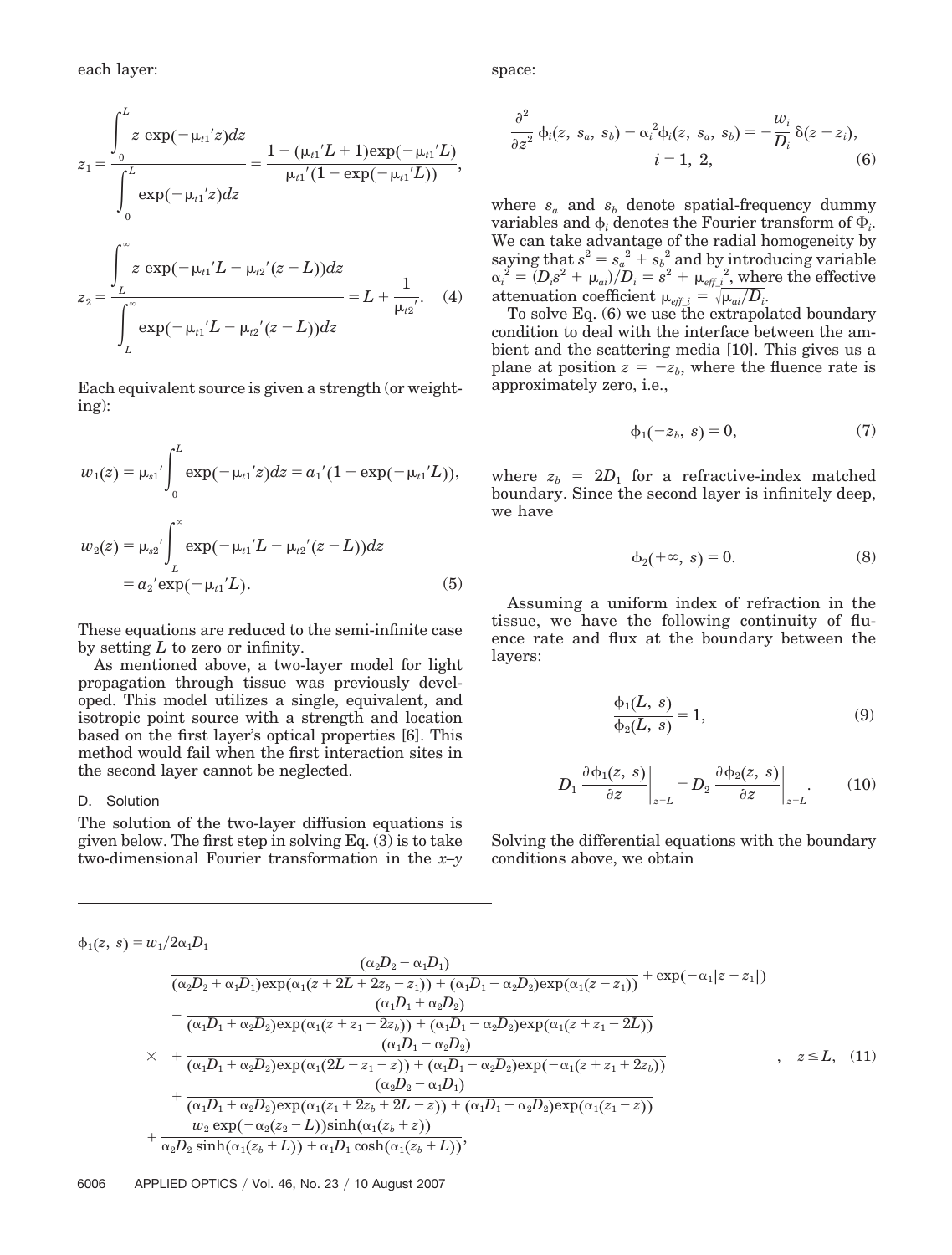$$
\phi_2(z, s) = \frac{(\alpha_2 D_2 w_1 \exp(-\alpha_1 (L - z_1)) - \alpha_1 D_1 w_2 \exp(-\alpha_2 (z_2 - L)))}{2(\alpha_2 D_2 \tanh(\alpha_1 (z_b + L)) + \alpha_1 D_1)} \frac{\exp(-\alpha_2 (z - L))}{\alpha_2 D_2} + \frac{(w_2 \exp(-\alpha_2 (z_2 - L)) + w_1 \exp(-\alpha_1 (L - z_1))) \sinh(\alpha_1 (L + z_b)) - w_1 \exp(-\alpha_1 (z_b + z_1))}{2(\alpha_2 D_2 \sinh(\alpha_1 (z_b + L)) + \alpha_1 D_1 \cosh(\alpha_1 (z_b + L)))} \times \exp(-\alpha_2 (z - L)) + \frac{w_2 \exp(-\alpha_2 |z_2 - z|)}{2\alpha_2 D_2}, \quad z > L.
$$
\n(12)

To solve for the fluence rate, we must use the following inverse two-dimensional Fourier transformation of  $\phi_i$ :

$$
\Phi_i(x, y, z) = \frac{1}{4\pi^2} \int_{-\infty}^{\infty} \int_{-\infty}^{\infty} \Phi_i(z, s)
$$

$$
\times \exp(-i(s_a x + s_b y)) ds_a ds_b. \quad (13)
$$

From the radial symmetry, we obtain the following equation in cylindrical coordinates:

$$
\Phi_i(\rho, z) = \frac{1}{2\pi} \int_0^\infty s \phi_i(z, s) J_0(s\rho) ds, \quad (14)
$$

where  $J_0$  is the Bessel function of the first kind of the zeroth order, and  $\rho^2 = x^2 + y^2$ . This integration is solved numerically using Simpson's integration formula [11]. The fluence rate is then used to solve for the spatially resolved diffuse reflectance as follows:

$$
R(\rho) = \frac{1}{4} \Phi_1(\rho, z = 0) + \frac{1}{2} D_1 \frac{\partial \Phi_1(\rho, z)}{\partial z} \bigg|_{z=0}.
$$
 (15)

### **3. Simulation**

The above solution to the two-layer diffusion equation is programmed and verified with Monte Carlo simulation results, which are used as a "gold" standard [12,13]. The reflectance was simulated for radial distances up to 1 cm from the incident photon beam. For each simulation  $10 \times 10^6$  photons were traced.

Both the single-source and the double-source approximations are tested for a two-layer medium with a first-layer thickness greater than one transport mean-free path  $(L > 1/\mu_{t1})$ . In other words, the first layer is optically thick. In this case, we can test the single-source solution against the two-source solution. The parameters used are  $\mu_{s1} = 90 \text{ cm}^{-1}$ ,  $\mu_{a1} =$  $0.02 \text{ cm}^{-1}, \ \mu_{s2} = 110 \text{ cm}^{-1}, \ \mu_{a2} = 0.1 \text{ cm}^{-1}, \ g = 0.9,$ and  $L = 0.12$  cm. The index of refraction is matched across the two layers and ambient medium.

Figure 2(a) shows the diffuse reflectance for distances up to 1 cm from the source. We see good agreement between the Monte Carlo results and both diffusion models. However, if we compare the relative error between the diffusion models and the Monte Carlo method Fig. 2(b), we see that the two-source

model has a smaller relative error than the singlesource model.

The reduced scattering coefficient is derived utilizing the similarity relation between scattering in an anisotropic medium and scattering in an isotropic medium [7]. The relationship is central to the derivation of the two-layer diffusion equation. To test the validity of the diffusion equation for two layers, the Monte Carlo simulations were programmed for *g*  $0.5$  and  $g = 0$ . The reduced scattering and absorption



Fig. 2. (a) Comparison of diffuse reflectance calculated with single-source (dotted line), double-source approximations (solid line) and with the Monte Carlo method (circles). (b) Absolute value of the relative error for the single-source (dotted line) and doublesource (solid line) diffusion approximations.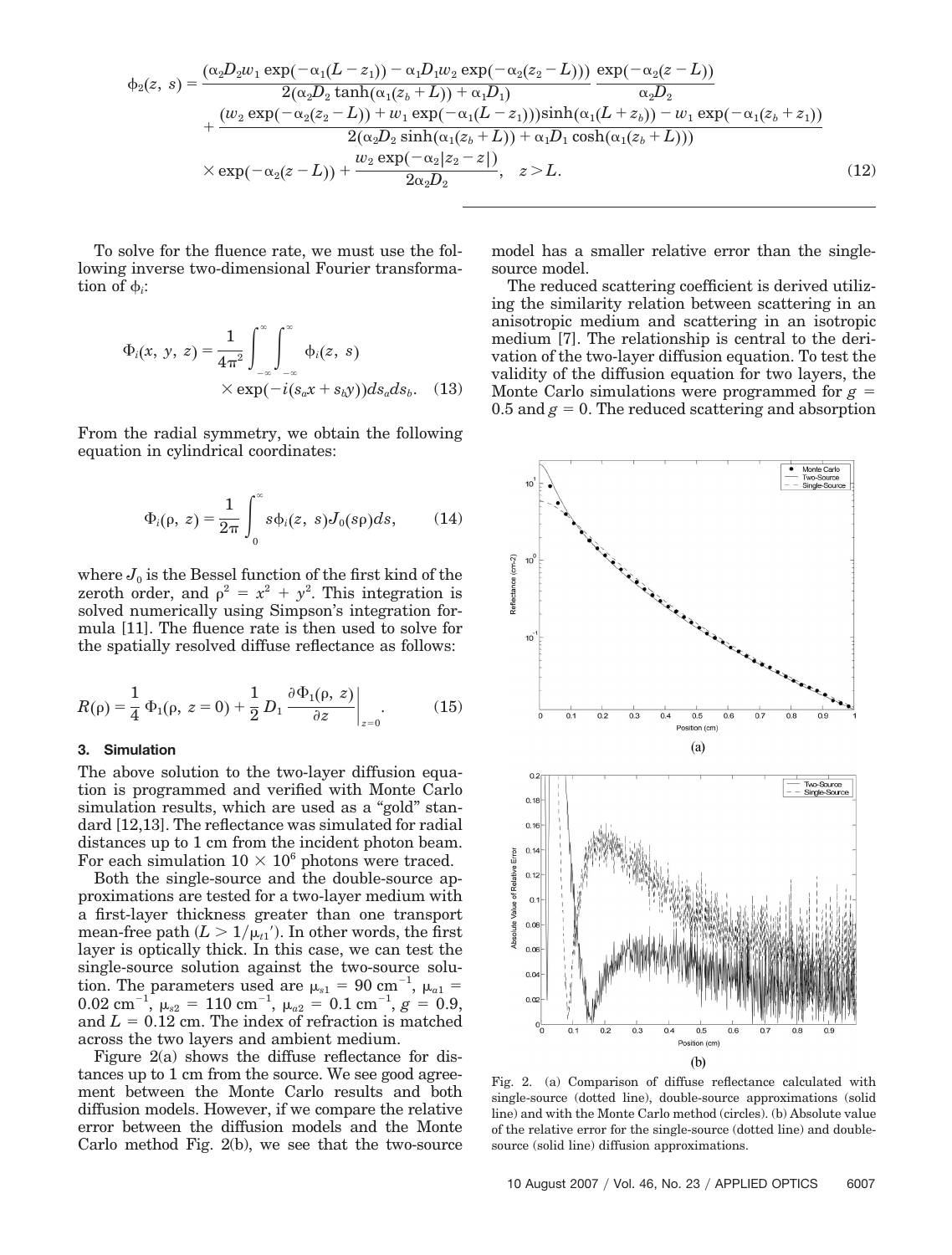coefficients were kept the same as above for each layer. The scattering coefficients were solved for as follows:

$$
\mu_{si} = \frac{\mu_{si}'}{1 - g_i'},\tag{16}
$$

where the subscript *i* refers to either layer 1 or 2.

The absolute value of the error between the two diffusion solutions and the Monte Carlo results for  $g = 0.5$  are shown in Fig. 3(a). The relative error for the two-source solution falls below 2% for distances greater than 2 mm. The single-source solution trends toward 6% error at large distances.

Figure 3(b) shows the relative error between the two diffusion solutions and the Monte Carlo results for  $g = 0$ . The two-source solution falls below 10% error for distances greater than 0.5 cm. However, the single-source solution appears to trend above a relative error of 10% for up to 1 cm.

The next simulation was created to test the validity of the two-source diffusion equation with a top layer thickness of less than one transport mean-free path  $(L < 1/\mu_{t1})$ . In other words, the first layer is considered optically thin. In this case, the single-source model is not applicable but the two-source model still applies since it is not limited by the thickness of the first layer as is the single-source model. The parameters utilized for the two-layer Monte Carlo simula- $\text{tion are } \mu_{s1} = 110 \text{ cm}^{-1}, \mu_{a1} = 0.06 \text{ cm}^{-1}, \mu_{s2} = 110 \text{ cm}^{-1}$  $90 \text{ cm}^{-1}, \ \mu_{a2} = 0.1 \text{ cm}^{-1}, \ g = 0.9, \text{ and } L = 0.06 \text{ cm}.$ As above, the index of refraction is matched across the two layers and ambient medium. The results in Fig. 4(a) show that the two-source solution closely follows the Monte Carlo results.

The necessity of utilizing a multiple-layer diffusion model is not clear when the first layer of a two-layer



 $10$ Reflectance (cm-2)  $10$  $10$  $0.5$  $0.8$  $0.9$  $(a)$  $0.2$ two-source, two-lay<br>semi-infinite solutio  $0.18$  $0.16$  $0.14$ Absolute Value of Relative  $0.12$  $O$ .  $0.06$  $0.0$  $0.0<sub>k</sub>$  $0.02$  $0.5$ Position (cm)  $(b)$ 

Fig. 3. (a) Absolute value of the relative error for the singlesource (dotted line) and double-source (solid line) diffusion approximations for  $g = 0.5$ . (b) Absolute value of the relative error for the single-source (dotted line) and double-source (solid line) diffusion approximations for  $g = 0$ . The reduced scattering and absorption coefficients are the same as those used for Fig. 2.

Fig. 4. (a) Comparison of diffuse reflectance calculated with the double-source approximation (solid line) and with the Monte Carlo method (circles). The first layer is optically thin. (b) Relative error for the double-source diffusion approximation (line) and the semiinfinite diffusion equation solution utilizing the optical properties of the second layer (dots).